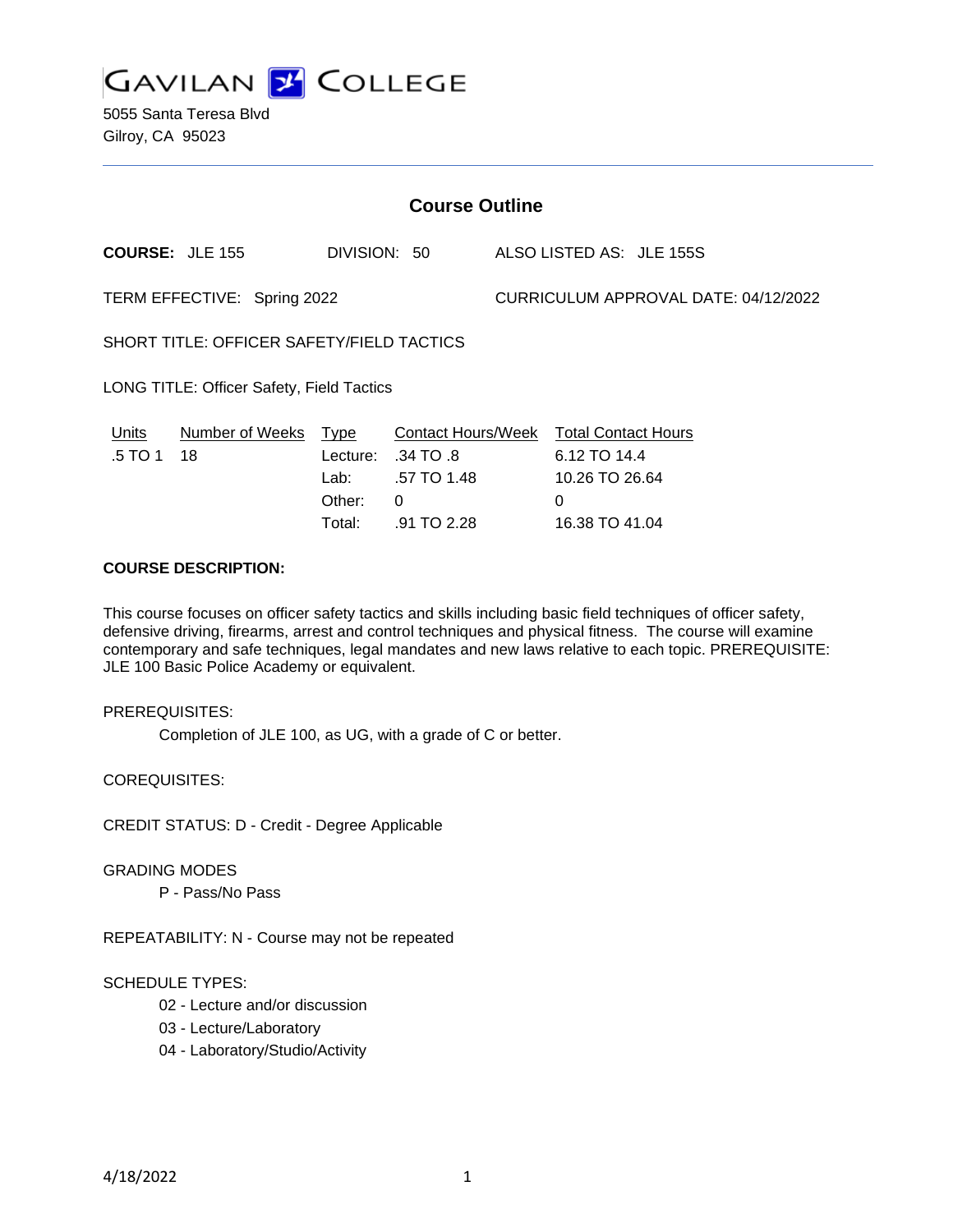# **STUDENT LEARNING OUTCOMES:**

By the end of this course, a student should:

1. Demonstrate safe and effective stakeout and undercover operation techniques, various personal and vehicle searches, and vehicle stops during class scenarios.

2. Demonstrate tactical firearm proficiency in combat shooting course.

# **COURSE OBJECTIVES:**

By the end of this course, a student should:

1. Demonstrate effective interview tactics, accurate and safe combative shooting techniques and identify the risks associated with conducting searches.

### **CONTENT, STUDENT PERFORMANCE OBJECTIVES, OUT-OF-CLASS ASSIGNMENTS**

Curriculum Approval Date: 04/12/2022

### **LECTURE CONTENT:**

- I. Introduction to Successful Investigations (1-3 hours)
- A. Characteristics of street crimes
- B. Information: Your investigation foundation
- C. Psyching for the street-crime game
- II. Street-Smart Intelligence Gathering (2-3 hours)

A. Intelligence

- B. Digging deeper in records and databases
- C. Networking with official contacts
- D. Secrets of "mining" the streets
- E. Tools for proactive observation
- F. Ruses for getting information
- III. Realistic Interview Tactics (2-4 hours)
- A. Basic considerations
- B. Setting the scene for success
- C. Approaching family members
- D. Shaping good questions for good answers
- E. Questioning for fresh leads
- F. Interviewing streetwise subjects
- G. Street stops/ road interviews
- H. Developing witnesses
- IV. Officer Safety Issues (2-4 hours)
- A. Concerns on duty
- B. Officer safety ruses
- C. Concerns off duty
- D. Cover and concealment
- E. Do's and don'ts for critical situations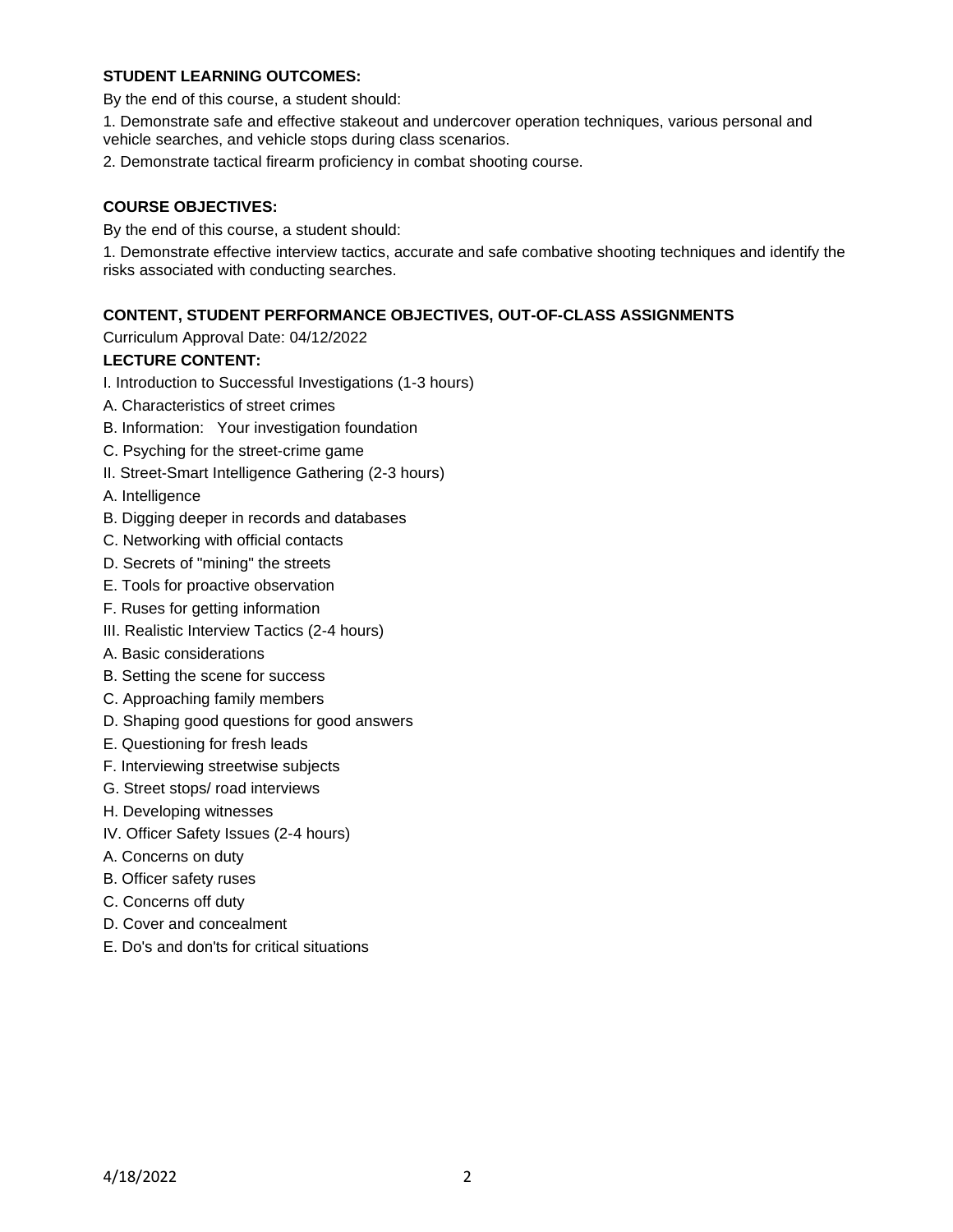# **LAB CONTENT:**

- V. Covert Surveillance Techniques (.5- 2 hours)
- A. Surreptitious monitoring
- B. Matching tactics to the target
- C. How targets "make" you
- D. Preparation checklist
- E. Do's and don'ts for success
- VI. Stakeouts: Winning the waiting game ( .5-1 hour)
- A. Stakeout
- B. When to consider "setting up"
- C. Laying the game plan
- D. Role of the inside team
- E. Role of the outside team
- F. Keeping arrests safe and efficient
- VII. Cultivating Confidential Informants (1 hour 2 hours)
- A. How good C/I's help
- B. Where to find the best sources
- C. What's in it for them
- D. Creating C/I's from thin air
- E. Getting what is needed reliably and safely
- F. C/I buys
- G. Using C/I's as "moles"
- H. Anticipate potential problems
- VIII. Succeeding and Surviving Undercover (1 2 hours)
- A. The ultimate street game
- B. Up for the challenge?
- C. Infiltrating the target
- D. Creating your U/C identity
- E. Avoid life-threatening mistakes
- F. Always
- G. Never
- H. Handling high-risk surprises
- IX. Misunderstood Legal Limits ( 1 hour)
- A. Street law IQ
- B. Myths and truths about Miranda
- C. Attorney issues
- D. What constitutes coercion or duress
- E. Are trickery and deceit legal?
- F. Avoiding "coerced internalized" confessions
- X. Interrogation Tactics the Expose the Guilty (.5- 2 hours)
- A. Interviewing vs interrogation
- B. Paving the road to truth
- C. Interrogation strategies
- D. Developing interrogational "themes"
- E. Trick to learn the truth from suspects
- F. From first admission to full confession
- G. How to maneuver past pitfalls in court
- XI. Car Traps, Hidden Compartments, Search Procedures (.5-1 hour)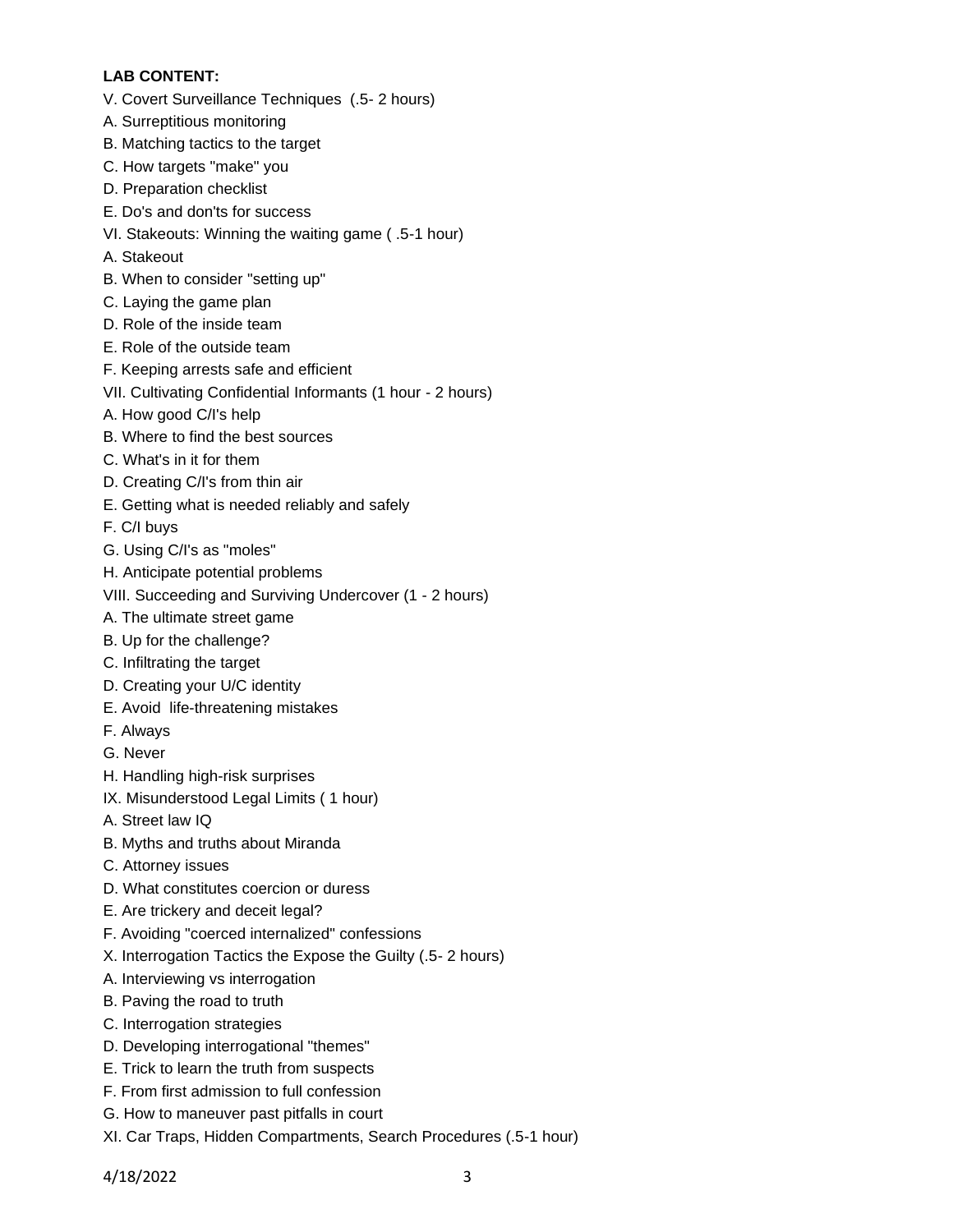- A. Secret hiding places in vehicles
- B. Secret hiding places in furniture
- C. Documenting evidence for court
- XII. Active Shooter (1.5 4 hour)
- A. High-risk traffic stop
- B. Traffic control/ containment
- C. Making the stop
- D. Tactics
- E. Commands
- F. Making the physical arrest
- G. Approach and clearing suspect vehicle
- XIII. Vehicle Stops ( .5-4 hours)
- A. Firearms safety rules
- B. Rock River Rifle
- C. Deploying the rifle from the rifle rack
- D. Deployment of rifle during a traffic stop
- E. Shooting from inside of a vehicle through the windshield
- XIV. Breaching .(5-1 hour)
- A. Identifying door type to be breached
- B. Knock-notice
- C. Mechanics of breaching
- XV. Searching ( .5 2 hours)
- A. Continuum of priority
- B. Dynamic clearing
- C. Risks
- D. Advantages
- E. Assignments and responsibilities
- F. Room entry
- XVI. K-9 & Patrol ( .5 1 hours)
- A. Perimeters
- B. Receiving a suspect who is being bit by a police K-9
- C. Building search utilizing a police K-9
- D. Open air search for a suspect utilizing a police K-9
- XVII. Combat Shooting (2-3 hours)
- A. Instruction/ safety
- B. Tactical combat course
- C. Scoring

# **METHODS OF INSTRUCTION:**

Lecture, discussion, demonstration and skills practicals.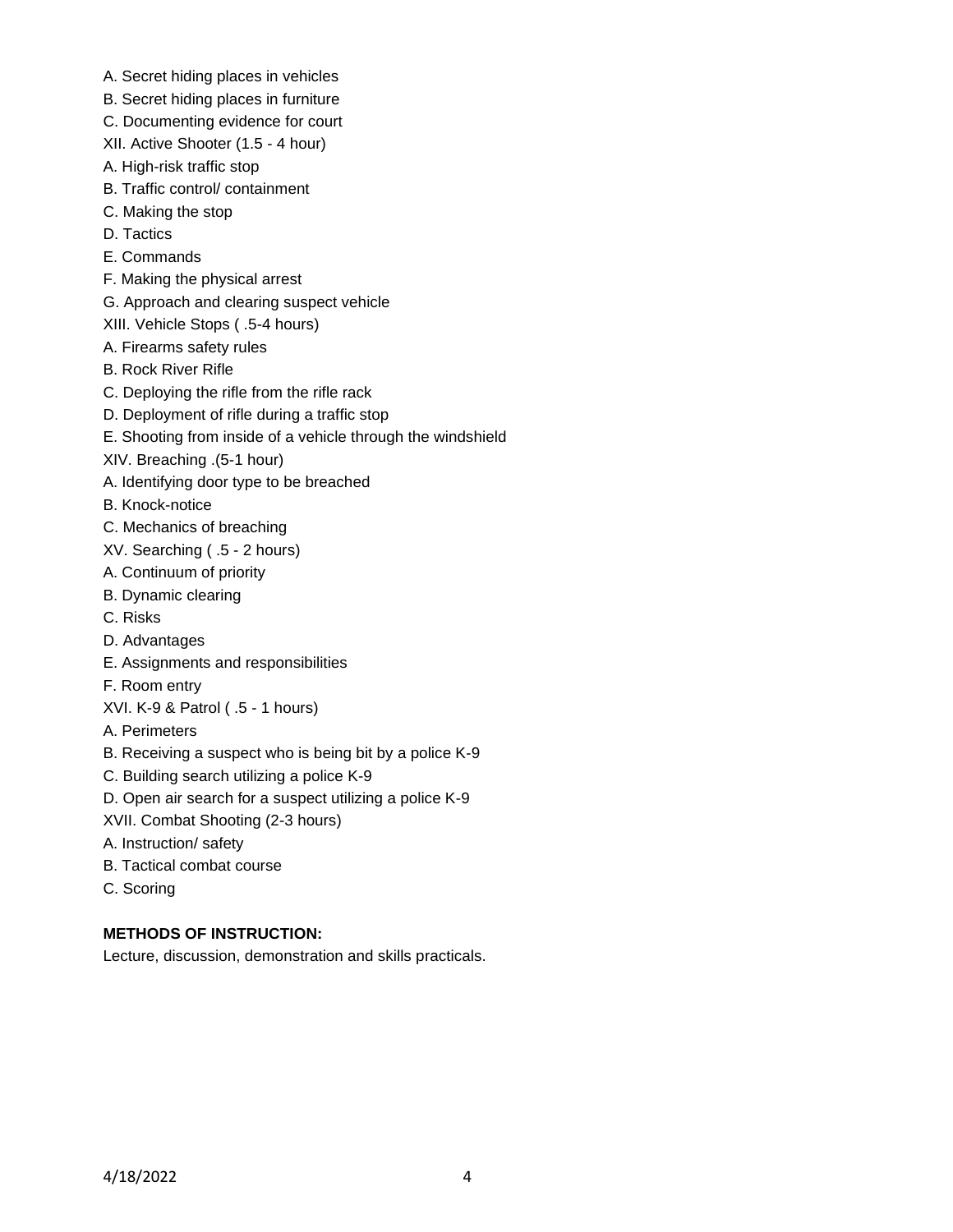# **OUT OF CLASS ASSIGNMENTS:**

Required Outside Hours 12 Assignment Description Department procedures manual reading assignments

Required Outside Hours 20 Assignment Description Range practice, weapon cleaning

# **METHODS OF EVALUATION:**

Writing assignments Evaluation Percent 20 Evaluation Description Written Reports

Skill demonstrations Evaluation Percent 80 Evaluation Description Accurate and safe combative shooting techniques during POST tactical combat course to be graded by POST instructor

# **REPRESENTATIVE TEXTBOOKS:**

Department Policy Manual , department , 2021. Rationale: Department manuals are updated every two years.

# **RECOMMENDED MATERIALS:**

Department Policy manual